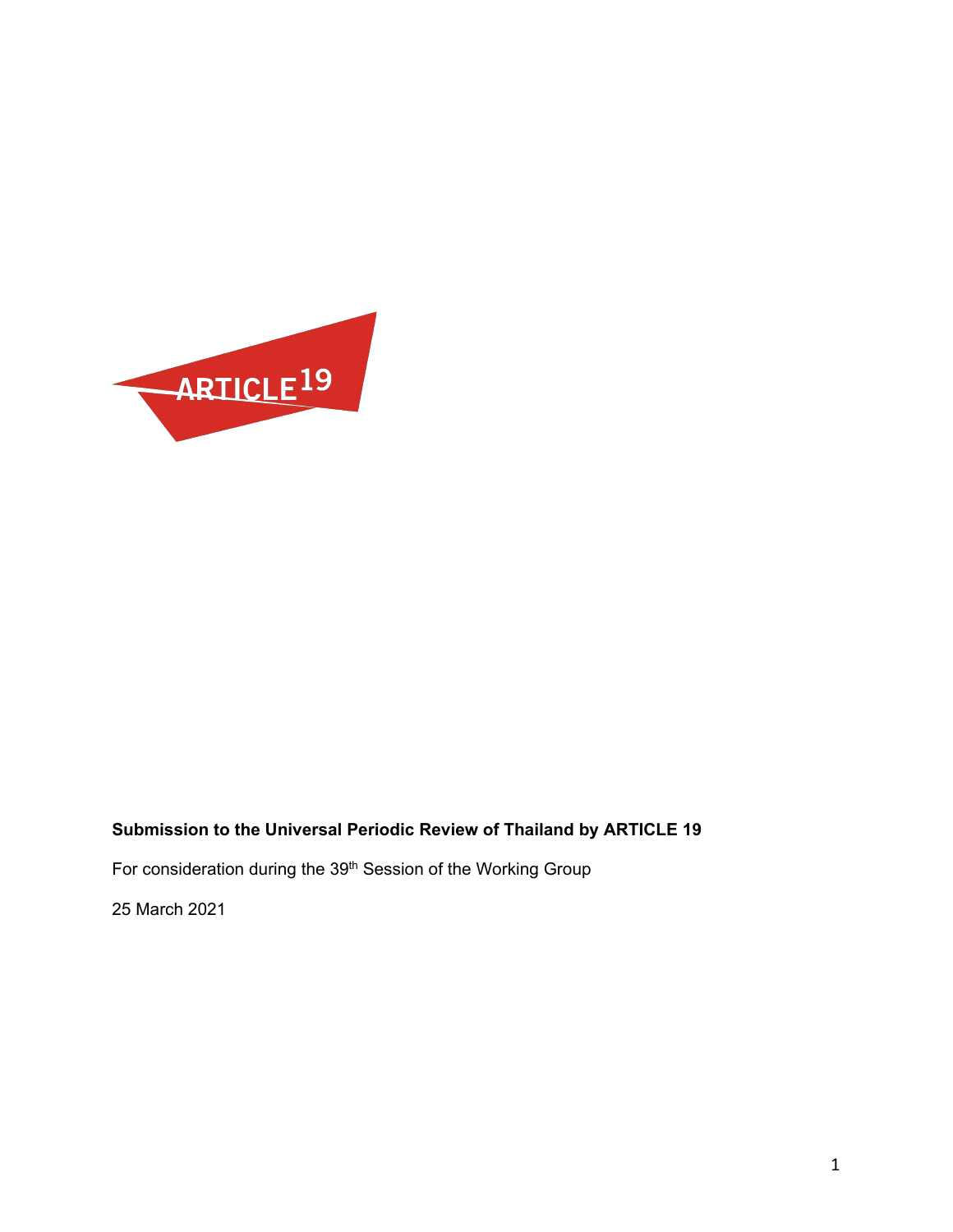## **Introduction**

- 1. ARTICLE 19 is an international human rights organisation working to promote freedom of expression.
- 2. In this Universal Periodic Review (UPR) report, ARTICLE 19 assesses the progress made by the Royal Thai Government in implementing recommendations received during its second UPR cycle in May 2016 that relate to freedom of expression. This report addresses three key threats to expression in Thailand:
	- Restrictions on the right to protest
	- Lèse-majesté proceedings
	- Criminal defamation prosecutions

### **Restrictions on the right to protest 1**

- 3. During the previous cycle of the UPR, Thailand accepted two general recommendations to ensure the right to peaceful assembly, <sup>2</sup> while noting eight more specific recommendations to remove undue restrictions or repeal laws that undermine protest. $^3$ However, during the period under review, the Thai government has continued to undermine the right to peacefully assemble.
- 4. Throughout 2020 and 2021, protesters have repeatedly taken to the streets to demand <sup>a</sup> new constitution, <sup>a</sup> new government, and an end to the harassment and intimidation of government critics. Activists have also called for reform of the monarchy, an institution protected by laws carrying severe criminal penalties.
- 5. The protesters' complaints about the government'<sup>s</sup> anti-democratic nature have been underscored by the authorities' response to the protests. The government has harassed, assaulted, and obstructed protesters at every turn. The government exploited the COVID-19 pandemic to enact repressive emergency measures, which have been used to stifle dissent.
- 6. The Public Assembly Act is the primary law governing assemblies in Thailand and has been used repeatedly to arrest, charge, and prosecute people exercising their right to protest. The Act is incompatible with international human rights law. Penalties for violating the Act range from fines to up to ten years' imprisonment. At its second UPR, Thailand noted a recommendation that the Public Assembly Act be repealed.<sup>4</sup> Thai authorities have continued to prosecute peaceful protesters under the law, with at least 84 individuals facing charges in 57 cases. $^5$

<sup>1</sup> The right to protest embodies the exercise of <sup>a</sup> number of indivisible, interdependent and interconnected human rights, in particular the rights to freedom of expression, peaceful assembly, and association, the right to take part in the conduct of public affairs, the right to freedom of thought, conscience and religion, the right to strike, the right to take part in cultural life, as well as the rights to life, privacy, liberty and security of the person, and the right to freedom from discrimination. ARTICLE 19, 'The Right to Protest: Principles on the protection of human rights in protests', 2016, available at: [https://www.article19.org/data/files/medialibrary/38581/Right\\_to\\_protest\\_principles\\_final.pdf](https://www.article19.org/data/files/medialibrary/38581/Right_to_protest_principles_final.pdf). 2 158.138 (Austria), 158.141 (Costa Rica). See: UN Human Rights Council, 'Report of the Working Group on the Universal Periodic Review, Thailand: Addendum (A/HRC/33/16/Add.1)', 7 September 2016, available at: <https://daccess-ods.un.org/TMP/6562839.15042877.html>.

<sup>3</sup> 159.50 (Finland), 159.53 (Canada), 159.58 (Switzerland), 159.59 (Germany), 159.60 (Botswana), 159.61 (Italy), 159.62 (Iceland), 159.63 (Brazil).

<sup>4</sup> Recommendation 159.53 (Canada).

<sup>5</sup> Thai Lawyers for Human Rights, กุมภา 64 : คดีทางการเมืองยังเพิ่มขึ้นต่อเนื่อง ถึง 207 คดีผู้ถูกกล่าวหากว่า 382 คน, 3 March 2021, available at: [https://tlhr2014.com/archives/26506](https://tlhr2014.com/en/archives/26991).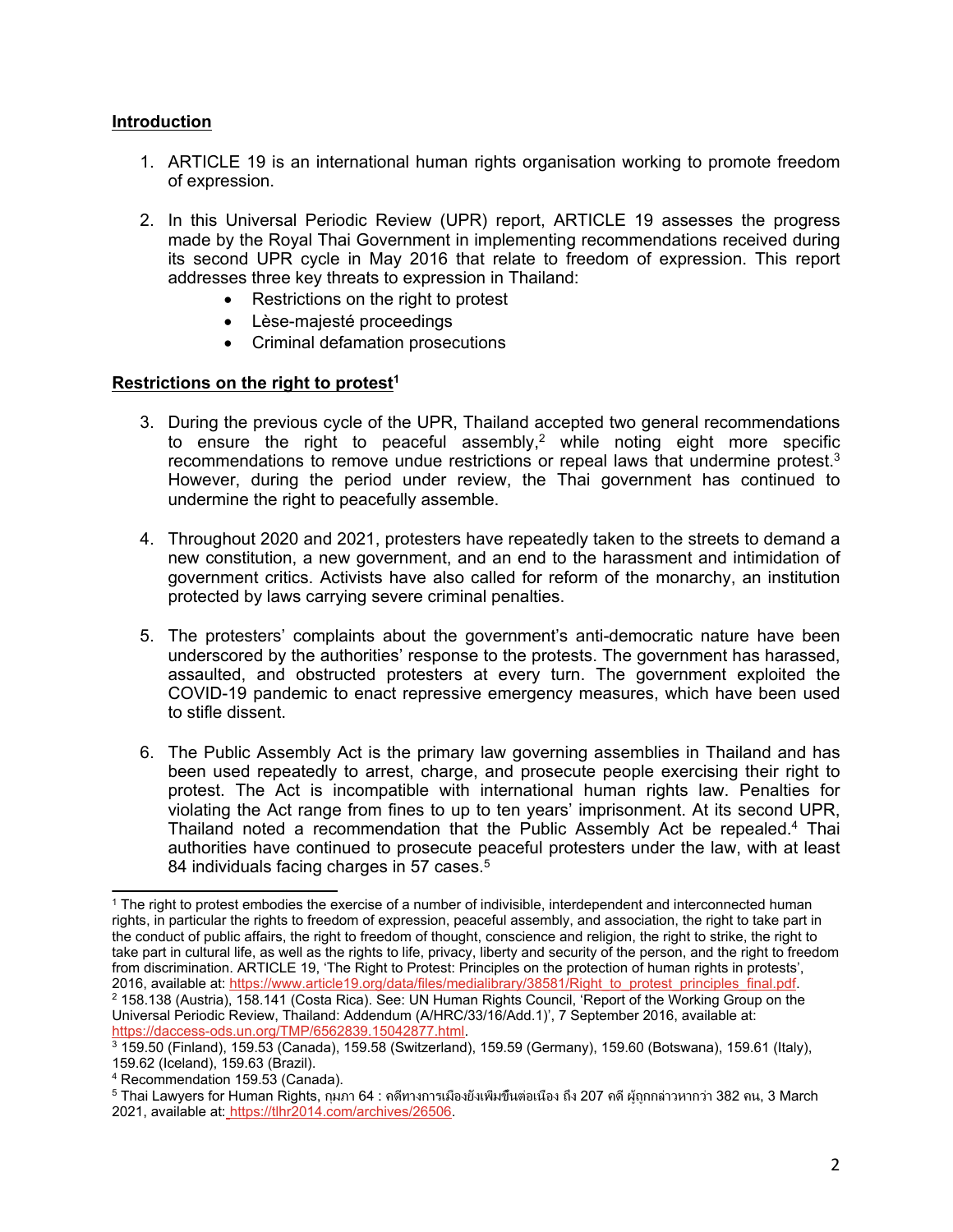- 7.  $\,$  In March 2020, as COVID-19 spread globally, Thailand declared a state of emergency. $^6$ An emergency regulation imposed <sup>a</sup> broad and vague ban on assemblies that remained in effect through 31 July. 7 The regulation was applied in <sup>a</sup> strict and discriminatory manner against pro-democracy protesters, even as Thailand went several months without recording <sup>a</sup> domestically transmitted case of COVID-19. <sup>8</sup> Other mass gatherings took place without arrests, $^9$  and royalists faced no repercussions for their assemblies. $^{10}$
- 8. On 15 October 2020, the government announced <sup>a</sup> 'severe' state of emergency in Bangkok, claiming that the protests threatened national security.<sup>11</sup> The government again banned public assemblies and used security forces to crack down on street protests. Claiming that violence had been quelled, the government revoked the 'severe' state of emergency on 22 October.
- 9. As of February 2021, at least 301 individuals have been charged with breaching the emergency regulations relating to COVID-19 or the 'severe' state of emergency. 12 Violations of emergency regulations carry <sup>a</sup> maximum penalty of two years' imprisonment.
- 10. During violent crackdowns, riot police have forcefully dispersed crowds with baton charges and water cannons, at times resulting in injuries to protesters and journalists. Security forces have also sought to deny access to protest sites and authorities have shut down transportation networks to prevent crowds from gathering.
- 11. The indiscriminate use of rubber bullets in February and March 2021 also raised serious concerns about the safety of journalists $^{\rm 13}$  and protesters. $^{\rm 14}$
- 12. Since July 2020, authorities have repeatedly charged protest organisers with sedition under Section 116 of the Criminal Code. Those convicted face up to seven years in

<sup>6</sup> Shawn Chrispin, 'Prayut declares <sup>a</sup> Covid-19 emergency in Thailand', *Asia Times*, 24 March 2020, available at: <https://asiatimes.com/2020/03/prayut-declares-a-covid-19-emergency-in-thailand/>.

<sup>&</sup>lt;sup>7</sup> Ministry of Foreign Affairs of Thailand, Regulation Issued under Section 9 of the Emergency Decree on Public Administration in Emergency Situations B.E. 2548 (2005) (No. 1) (Unofficial Translation), 29 March 2020, available at: <http://www.mfa.go.th/main/contents/files/news3-20200329-164122-910029.pdf>.

<sup>8</sup> ARTICLE 19, 'Thailand: Stop using emergency powers to restrict the rights of protesters', 29 June 2020, <https://www.article19.org/resources/thailand-stop-using-emergency-powers-to-restrict-the-rights-of-protesters/>. 9 'กระหึ่ม แฟนลิเวอร์พูลพังงำ แห่ฉลองแชมป์พรีเมียร์ลีกสุดยิ่งใหญ่ (คลิป)', *Thai Rath*, <sup>11</sup> July 2020, available at: <https://www.thairath.co.th/sport/eurofootball/premiereleague/1887265>.

<sup>10</sup> Tassanee Vejpongsa, 'Royalists in Thailand rally against pro-democracy protesters', *Associated Press*, 30 July 2020, available at: <https://apnews.com/3d048bacc0a5cccf797f86edba7fd5a0>.

<sup>11</sup> ข้อก าหนด ออกต ามคว ามในม าตร <sup>า</sup> <sup>๙</sup> ประกอบม าตร <sup>า</sup> <sup>๑๑</sup> แห่งพระร าชก าหนดก ารบริห ารร าชก ารในสถ านก ารณ์ฉุกเฉิน, <sup>15</sup> October 2020, available at: [http://www.ratchakitcha.soc.go.th/DATA/PDF/2563/E/241/T\\_0004.PDF](http://www.ratchakitcha.soc.go.th/DATA/PDF/2563/E/241/T_0004.PDF); Human Rights Watch, 'Thailand: Emergency Decree Pretext for Crackdown', 15 October 2020, available at: <https://www.hrw.org/news/2020/10/15/thailand-emergency-decree-pretext-crackdown>.

 $^\mathrm{12}$  Thai Lawyers for Human Rights, 'TLHR Overall Situation in February 2021', 15 March 2021, available at: <https://tlhr2014.com/en/archives/26991>.

<sup>&</sup>lt;sup>13</sup> Prachatai, 'Authorities should "take particular care" not to use force on journalists working in protests, says FCCT', 22 March 2021, available at: <https://prachatai.com/english/node/9136>.

<sup>14</sup> 'Thailand protests: scores injured as police clash with pro-democracy activists', *The Guardian*, 21 March 2021, available at: [https://www.theguardian.com/world/2021/mar/21/thailand-protests-scores-injured-as-police-clash-with](https://www.theguardian.com/world/2021/mar/21/thailand-protests-scores-injured-as-police-clash-with-pro-democracy-activists)[pro-democracy-activists](https://www.theguardian.com/world/2021/mar/21/thailand-protests-scores-injured-as-police-clash-with-pro-democracy-activists).<br><sup>15</sup> Ibid.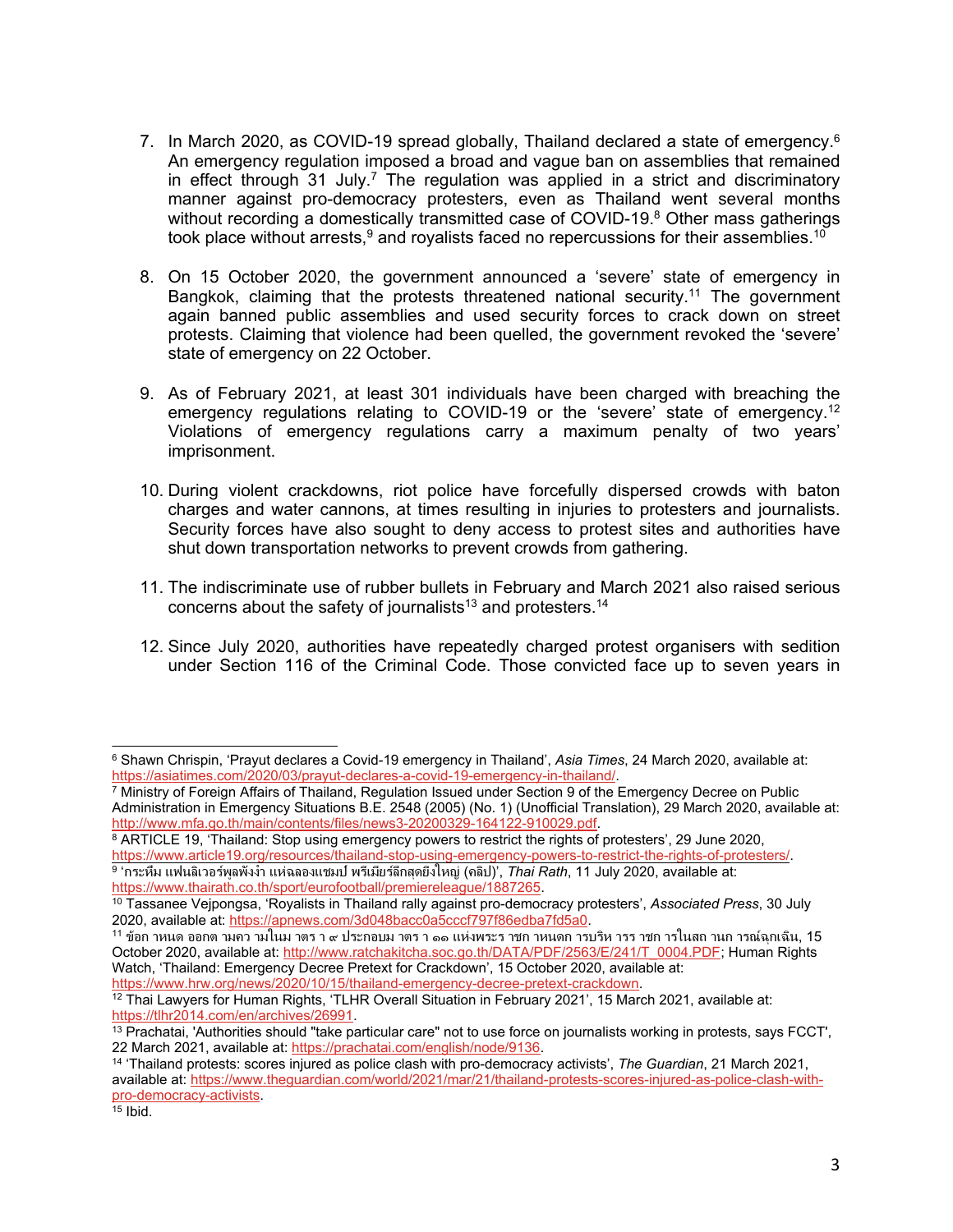prison.<sup>15</sup> As of March 2021, at least 49 protesters are facing sedition charges.<sup>16</sup>

- 13. Authorities have used lawsuits and other forms of pressure to try to secure the cooperation of social media platforms in censoring online content connected to the protest movement. In August 2020, the government ordered Facebook to block the hugely popular page 'Royalist Marketplace', which had been set up as <sup>a</sup> forum to discuss the monarchy.<sup>17</sup> In September, the Ministry of Digital Economy and Society (DES) sought to block Telegram, a messaging app,<sup>18</sup> and announced investigations into more than 300,000 sites allegedly containing illegal content. 19
- 14. At Thailand'<sup>s</sup> second UPR, eight states asked Thailand to stop intimidating and harassing human rights defenders.<sup>20</sup> Nevertheless, activists and protesters continue to face harassment and intimidation.<sup>21</sup> Protesters, including minors, have reported that they are under surveillance and that police have visited and searched their schools and residences. Police have also confronted protesters to pressure them to remove social media posts about the pro-democracy movement. 22
- 15. The Thai government has also taken an aggressive stance towards independent media during the protest movement. Police have arrested journalists and confiscated their equipment.<sup>23</sup> In addition, in October 2020, the DES suspended Voice TV, a platform which broadcasted live footage of the protests. <sup>24</sup> At Thailand'<sup>s</sup> second UPR, three states recommended that Thailand act to ensure the safety of journalists.<sup>25</sup> However, official aggression toward independent media has continued unabated.
- 16. As of March 2021, at least 382 individuals, including 13 minors, have been charged or arrested in relation to the protests.<sup>26</sup> Many protest leaders have been charged multiple times, and several face decades of imprisonment.

## 17. **Recommendations**

<sup>&</sup>lt;sup>15</sup> Ibid.

<sup>&</sup>lt;sup>16</sup> Thai Lawyers for Human Rights, 'A month after October 14: three times increases of public assembly cases', 25 November 2020, available at: <https://tlhr2014.com/en/archives/23517>; Daily Sabah, 'Thailand protest leaders denied bail, more charged with sedition, 8 March 2021, available at: [https://www.dailysabah.com/world/asia-pacific/thailand](https://www.dailysabah.com/world/asia-pacific/thailand-protest-leaders-denied-bail-more-charged-with-sedition)[protest-leaders-denied-bail-more-charged-with-sedition](https://www.dailysabah.com/world/asia-pacific/thailand-protest-leaders-denied-bail-more-charged-with-sedition).

<sup>17</sup> Nick Statt, 'Facebook blocks access to group criticizing Thailand king after government threat', *The Verge*, 24 August 2020, available at: [https://www.theverge.com/2020/8/24/21399940/facebook-thailand-group-remove](https://www.theverge.com/2020/8/24/21399940/facebook-thailand-group-remove-kingcriticism-threat-defamatory-free-speech)[kingcriticism-threat-defamatory-free-speech](https://www.theverge.com/2020/8/24/21399940/facebook-thailand-group-remove-kingcriticism-threat-defamatory-free-speech).

<sup>18</sup> 'Thailand'<sup>s</sup> government wants Telegram blocked. Good luck with that,' *Coconuts Bangkok*, 19 October 2020, available at: <https://coconuts.co/bangkok/news/thailands-government-wants-telegram-blocked-good-luck-withthat/>.

<sup>19</sup> 'พุทธิพงษ์ฮึ่มฟ้องสื่อลงข่าวฝ่ าฝืน พรก.ฉุกเฉิน คนใช้โซเชียลโดนด้วย <sup>3</sup> แสนURL', *KhaoSod*, <sup>19</sup> October 2020, available at: [https://www.khaosod.co.th/politics/news\\_5140887](https://www.khaosod.co.th/politics/news_5140887).

<sup>20</sup> Recommendations 158.120 (Czech Republic); 158.121 (Botswana); 158.122 (Norway); 158.123 (Romania); 159.51 (UK); 159.58 (Switzerland); 158.22 (New Zealand); 158.119 (Luxembourg).

 $^{21}$  Details of 32 cases of harassment on file with ARTICLE 19. ARTICLE 19 suspects the extent of harassment and intimidation to be much greater than these cases.

<sup>22</sup> Details on file with ARTICLE 19; *see also* TLHR, 'TLHR Overall Situation in February 2021', 15 March 2021, available at: <https://tlhr2014.com/en/archives/26991>.

 $^{23}$  International Federation of Journalists, 'Thailand: Reporter arrested while covering protests', 19 October 2020, available at: [https://www.ifj.org/media-centre/news/detail/category/press-releases/article/thailand-reporter-arrested](https://www.ifj.org/media-centre/news/detail/category/press-releases/article/thailand-reporter-arrested-whilecovering-protests.html)[whilecovering-protests.html](https://www.ifj.org/media-centre/news/detail/category/press-releases/article/thailand-reporter-arrested-whilecovering-protests.html).

<sup>24</sup> 'Thai court suspends local online TV amid protests', *Reuters*, 20 October 2020, available at: <https://www.reuters.com/article/thailand-protests-tv-idUSL4N2HB1RA>.

 $^{25}$  Recommendations 158.139 (Netherlands); 158.140 (Austria); 158.121 (Botswana).

<sup>&</sup>lt;sup>26</sup> Thai Lawyers for Human Rights, 'TLHR Overall Situation in February 2021', 15 March 2021, available at: <https://tlhr2014.com/en/archives/26991>.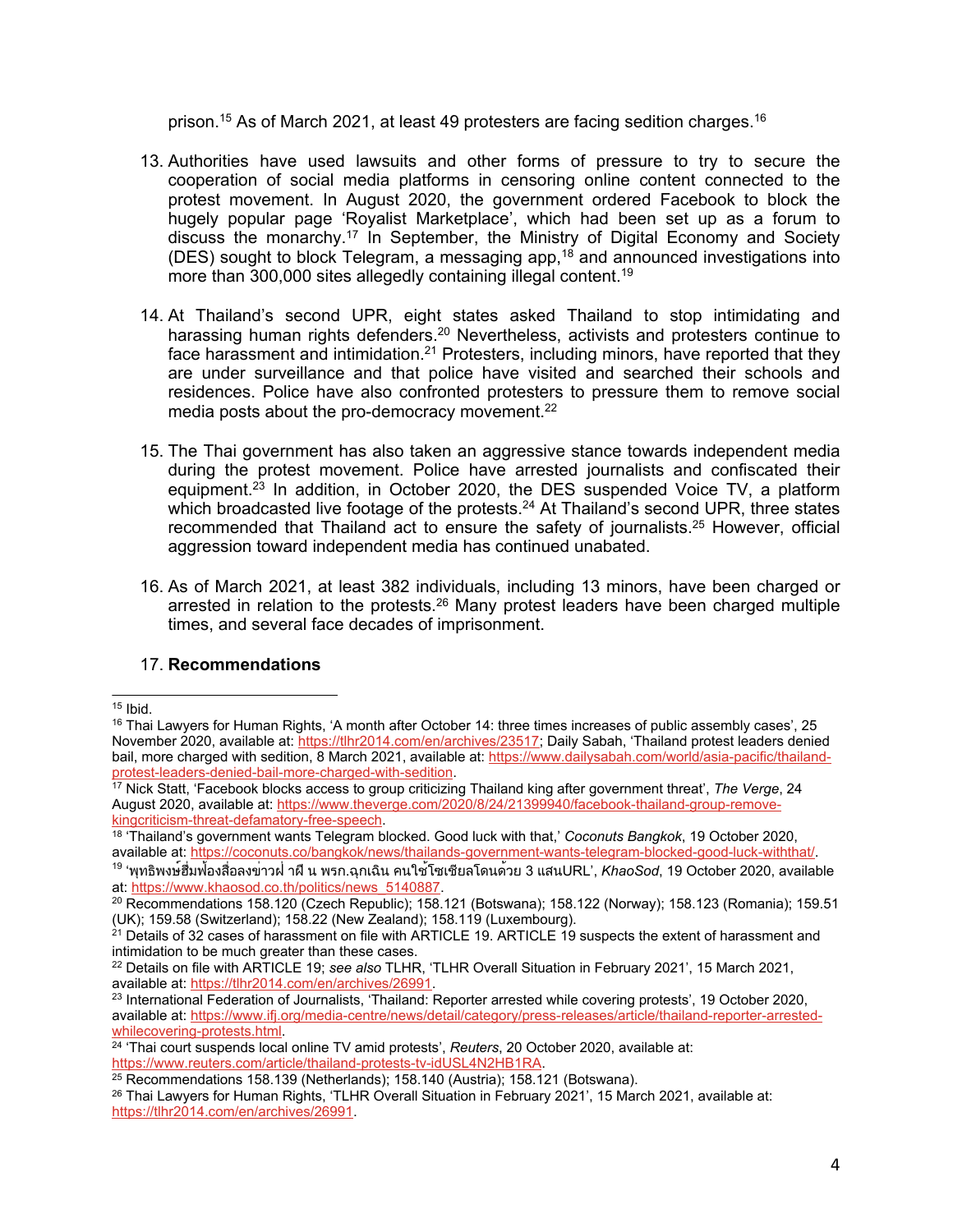- Refrain from invoking emergency powers to restrict the right to protest;
- End criminal proceedings against all individuals charged merely for the exercise of the right to protest, and immediately and unconditionally release all those detained on such grounds;
- Refrain from dispersing protests or using weapons, including less-lethal weapons, against protesters except in exceptional circumstances, such as the need to protect protesters or bystanders from violence or imminent harm;
- Reform the Public Assembly Act and other laws imposing restrictions on the time, place, and manner of assemblies to comply with international human rights law; and
- Take steps to ensure the safety of journalists at protests.

### *Lèse-majesté* **proceedings**

- 18. Thailand previously received and noted eight recommendations which specifically called for Section 112 of Thailand'<sup>s</sup> Criminal Code to be brought in line with international standards on the right to freedom of expression. <sup>27</sup> Nevertheless, in late 2020, authorities began to use Section 112 to investigate and charge individuals for alleged *lèse-majesté* offences after <sup>a</sup> two-year de facto moratorium on the use of the law. Section 112 has been interpreted in <sup>a</sup> broad manner in the past and comes with <sup>a</sup> harsh penalty—each offence carries up to 15 years' imprisonment and <sup>a</sup> fine.
- 19. Between November 2020 and March 2021, the Thai police have opened investigations into at least 76 individuals for alleged *lèse-majesté* offences. <sup>28</sup> Most of these cases involved individuals associated with the protest movement.
- 20. Activists Parit Chiwarak and Panusaya Sithijirawattanakul face 12 and six complaints respectively, while human rights lawyer Anon Nampa faces eight. <sup>29</sup> Each may face decades in prison if convicted on all counts. $^{\rm 30}$
- 21. Section 112 has also been deployed against those who criticise the law itself. Police are investigating human rights activist and ARTICLE 19 consultant Pimsiri Petchnamrob for <sup>a</sup> speech in which she quoted <sup>a</sup> statement by the UN Special Rapporteur on freedom of expression asserting that *lèse-majesté* laws violate human rights standards.
- 22. On 20 January 2020, the DES filed complaints under Section 112 and the Computer Crime Act after leader of the now-dissolved Future Forward Party, Thanathorn Juangroongruangkit, criticised the role of Siam Bioscience in producing the AstraZeneca COVID-19 vaccine.<sup>31</sup> Siam Bioscience is owned by King Vajiralongkorn.<sup>32</sup>

<sup>27</sup> 159.52 (Belgium), 159.53 (Canada), 159.55 (Spain), 159.62 (Iceland), 159.59 (Germany), 159.18 (USA), 159.54 (Norway), 159.57 (Latvia).

<sup>&</sup>lt;sup>28</sup> Thai Lawyers for Human Rights, 'สถิติผู้ถูกดำเนินคดีมาตรา 112 "หมีนประมาทกษัตริย์" ปี 2563-64' 22 March 2021, available at: <https://tlhr2014.com/archives/23983>.

<sup>29</sup> Rebecca Ratcliffe, 'UN expert urges Thailand to stop targeting protesters with royal insult law', *The Guardian*, 27 December 2020, available at: [https://www.theguardian.com/world/2020/dec/27/un-thailand-protesters-royal-insult-law](https://www.theguardian.com/world/2020/dec/27/un-thailand-protesters-royal-insult-law-lese-majesty)[lese-majesty](https://www.theguardian.com/world/2020/dec/27/un-thailand-protesters-royal-insult-law-lese-majesty).

<sup>30</sup> James Lovelock, 'Young Thais defiant over lese majeste clampdown', *Union of Catholic Asian News*, 7 January 2021, available at: [https://www.ucanews.com/news/young-thais-defiant-over-lese-majeste-clampdown/90899#](https://www.ucanews.com/news/young-thais-defiant-over-lese-majeste-clampdown/90899).

<sup>31</sup> Masayuki Yuda, 'Thailand targets Thanathorn for questioning king's vaccine maker', *Nikkei Asia*, 21 January 2021, available at: [https://asia.nikkei.com/Politics/Turbulent-Thailand/Thailand-targets-Thanathorn-for-questioning-king-s](https://asia.nikkei.com/Politics/Turbulent-Thailand/Thailand-targets-Thanathorn-for-questioning-king-s-vaccine-maker)[vaccine-maker](https://asia.nikkei.com/Politics/Turbulent-Thailand/Thailand-targets-Thanathorn-for-questioning-king-s-vaccine-maker).

<sup>&</sup>lt;sup>32</sup> Ibid.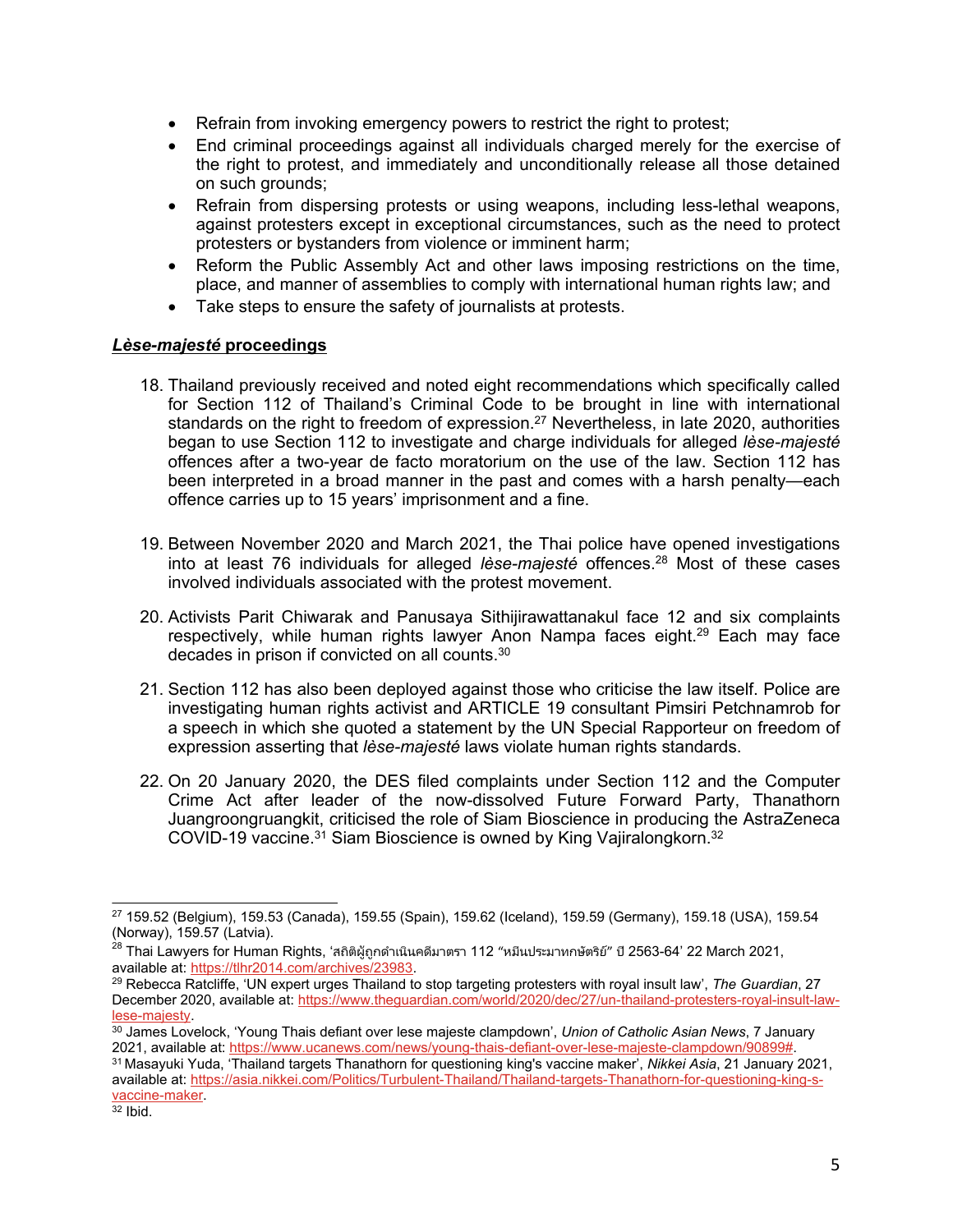- 23. Among those under investigation under Section 112 are <sup>a</sup> 16-year-old high school student, a 17-year-old university student,<sup>33</sup> and two junior high students arrested following <sup>a</sup> protest on 20 March 2020. 34
- 24. In January 2021, the Bangkok Criminal Court sentenced Anchan Preelert, <sup>a</sup> retired civil servant, to 87 years' imprisonment for social media posts. The court halved the sentence after she acknowledged her guilt. 35 The sentence is the longest for <sup>a</sup> *lèse-majesté* offence in Thai history.
- 25. In addition to the charges brought by the Thai government against activists, the DES has stated that they plan to pursue legal action against Facebook and Twitter for failing to remove content that violates Section 112. 36

### 26. **Recommendation**

 Repeal Section 112 of the Criminal Code and immediately and unconditionally release all those currently detained for violations of the provision.

### **Criminal defamation prosecutions**

- 24. In Thailand, defamation is <sup>a</sup> criminal offence punishable by custodial sentences. Criminal defamation provisions are unnecessary, susceptible to abuse, and detrimental to the enjoyment of the right to freedom of expression.
- 25. Section 326 of Thailand'<sup>s</sup> Criminal Code establishes the crime of defamation, which is punishable by up to one year'<sup>s</sup> imprisonment. Defamation by publication, broadcast or other forms of media carries <sup>a</sup> penalty of two years' imprisonment under Section 328. Individuals who feel that they have been defamed may either report the case to the police or file <sup>a</sup> complaint directly with the court, giving private parties great power to initiate criminal proceedings against others.
- 26. Additionally, the 2017 Computer Crime Act (CCA) contains <sup>a</sup> provision penalising the uploading of 'false computer data' that is likely to harm <sup>a</sup> third party. While this Act was amended in 2017, the CCA is still used to impose criminal penalties on those exercising their right to freedom of expression.<sup>37</sup>
- 27. Thailand previously received and noted two recommendations to ensure Articles 326 and 328 are not used to restrict the right to freedom of expression.<sup>38</sup> It also noted four further recommendations to ensure the CCA cannot be used to suppress expression. 39

<sup>34</sup> Thai Lawyers for Human Rights, 'ประมวลสถานการณ์สลายชุมนุม #ม็อบ20มีนา กลุ่ม REDEM และแนวร่วมเผชิญทั้งแก๊สน้ำตาและกระสุนยาง ก่อนถูกจับ 32 ราย', <sup>21</sup> March 2020, available at: <https://tlhr2014.com/archives/27222>.

<sup>36</sup> Bangkok Post, 'Cops to prosecute over "S112" posts', 6 January 2021, available at: <https://www.bangkokpost.com/thailand/politics/2046063/cops-to-prosecute-over-s112-posts>.

<sup>37</sup> *See* Recommendations 159.54 (Norway); 159.55 (Spain); 159.56 (Sweden); 159.62 (Iceland).

<sup>38</sup> 159.53 (Canada), 159.55 (Spain).

<sup>33</sup> Rebecca Ratcliffe, 'UN expert urges Thailand to stop targeting protesters with royal insult law', *The Guardian*, 27 December 2020.

<sup>35</sup> ARTICLE 19, 'Thailand: Record-breaking lèse-majesté sentence highlights need for legal reform', 21 January 2021, available at: [https://www.article19.org/resources/thailand-record-breaking-lese-majeste-sentence-highlights-need-for](https://www.article19.org/resources/thailand-record-breaking-lese-majeste-sentence-highlights-need-for-legal-reform/)[legal-reform/](https://www.article19.org/resources/thailand-record-breaking-lese-majeste-sentence-highlights-need-for-legal-reform/).

<sup>39</sup> 159.54 (Norway); 159.55 (Spain); 159.56 (Sweden); 159.62 (Iceland).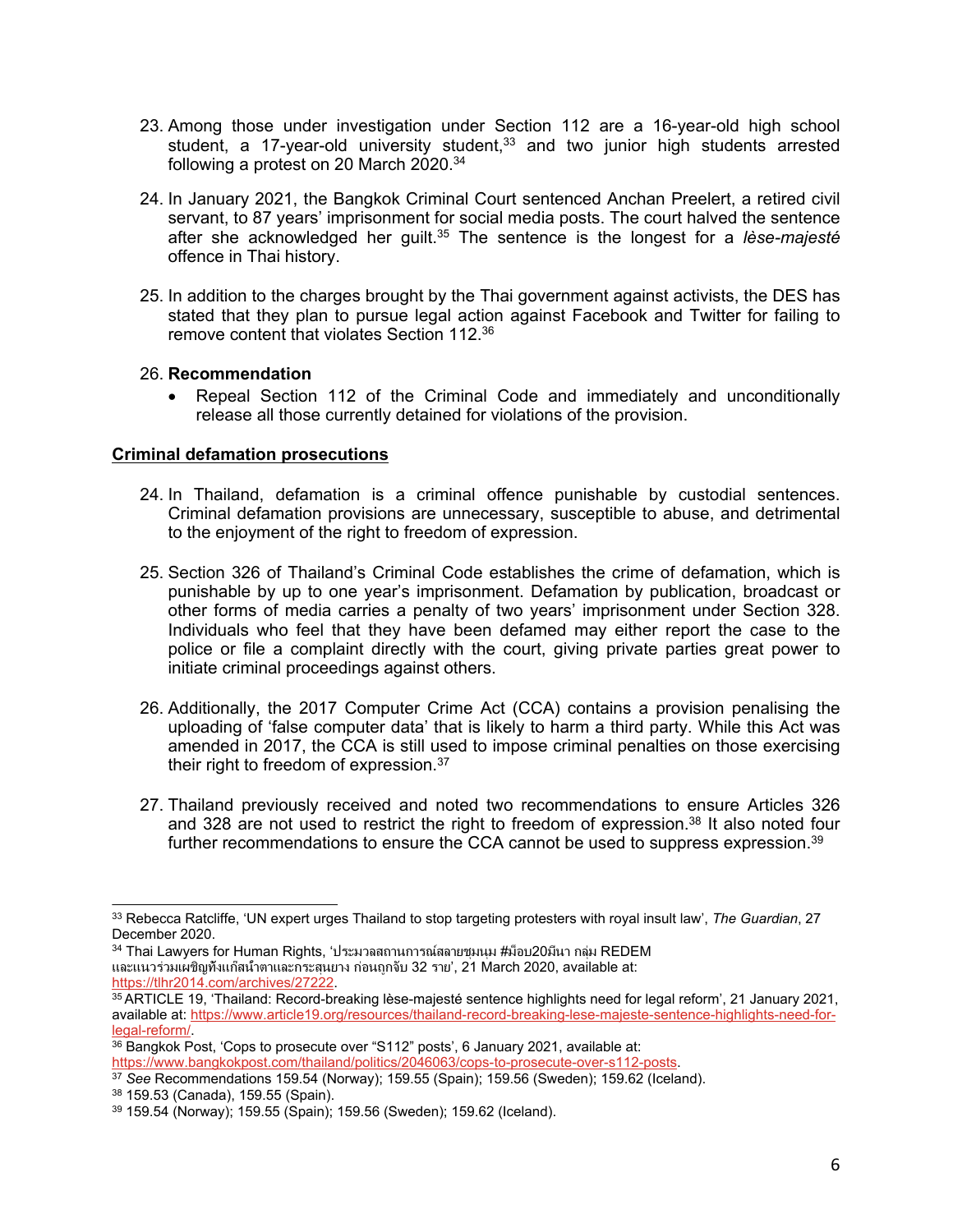- 28. In response to these recommendations, Thailand has implemented some measures ostensibly aimed at combatting frivolous defamation cases. 40 In December 2018, the Criminal Procedure Code was amended to include two provisions, Sections 161/1 and 165/2, to protect those acting in the public interest. <sup>41</sup> However, these steps have not prevented the application of criminal charges in <sup>a</sup> manner that violates fundamental rights.
- 29. Since 2015, public prosecutors have submitted more than 10,000 cases concerning criminal defamation and the disclosure of confidential information, with the number of cases increasing steadily over the past five years. Statistics provided by the Office of the Judiciary evidence that there were 1,730 more criminal defamation cases filed in 2020 than 2015, <sup>a</sup> 50% increase.
- 30. In recent years, companies and powerful individuals have increasingly initiated criminal defamation cases against individuals who have raised concerns about human rights abuses, labour rights violations, corruption, and other matters of public interest. ARTICLE 19 identified 58 such cases involving 116 accused persons that have been initiated since 2014. Although only nine of the cases have resulted in convictions, scores of individuals have been forced to endure lengthy and burdensome investigations and trials.
- 31. A series of frivolous cases filed by Thammakaset Company Limited underscores the danger posed by criminal defamation proceedings in Thailand. <sup>42</sup> Since 2016, Thammakaset has launched 39 civil and criminal cases against 23 migrant workers and human rights defenders who have reported on labour rights violations at <sup>a</sup> poultry farm run by the company. Despite repeated losses in courts—and the determination by <sup>a</sup> government agency that the company owed workers 1.7 million Thai baht in unpaid wages—Thammakaset has continued to file new cases. Several cases are based entirely on social media activity. To date, only one defendant has been found guilty by <sup>a</sup> court, and her conviction was overturned on appeal. Nevertheless, the vexatious litigation initiated by Thammakaset has been an expensive distraction and source of stress for key members of Thai civil society.

[https://www.th.undp.org/content/dam/thailand/docs/UNDP\\_TH\\_National%20Action%20Plan\\_Eng..pdf](https://www.th.undp.org/content/dam/thailand/docs/UNDP_TH_National%2520Action%2520Plan_Eng..pdf).

<sup>40</sup> *See* Highlights of Thailand'<sup>s</sup> implementation of recommendations and voluntary pledges under the second cycle of the Universal Periodic Review 2015-2018 (Mid-term update), available at:

<https://www.ohchr.org/en/hrbodies/upr/pages/uprimplementation.aspx>; Rights and Liberty Protection Department, Ministry of Justice, Royal Thai Government, 1<sup>st</sup> National Action Plan on Business and Human Rights (2019-2022), p.105, October 2019, available at:

<sup>41</sup> International Commission of Jurists, 'Thailand: ICJ submits recommendations to strengthen Thailand'<sup>s</sup> Anti-SLAPP Law', March 2020, available at: [https://www.icj.org/thailand-icj-submits-recommendations-to-strengthen-thailands](https://www.icj.org/thailand-icj-submits-recommendations-to-strengthen-thailands-anti-slapp-law/)[anti-slapp-law/](https://www.icj.org/thailand-icj-submits-recommendations-to-strengthen-thailands-anti-slapp-law/).

 $42$  ARTICLE 19, 'Thailand: Act to prevent spurious lawsuits against human rights defenders', 12 June 2020, available at: <https://www.article19.org/resources/thailand-act-to-prevent-spurious-lawsuits-against-human-rights-defenders/>.